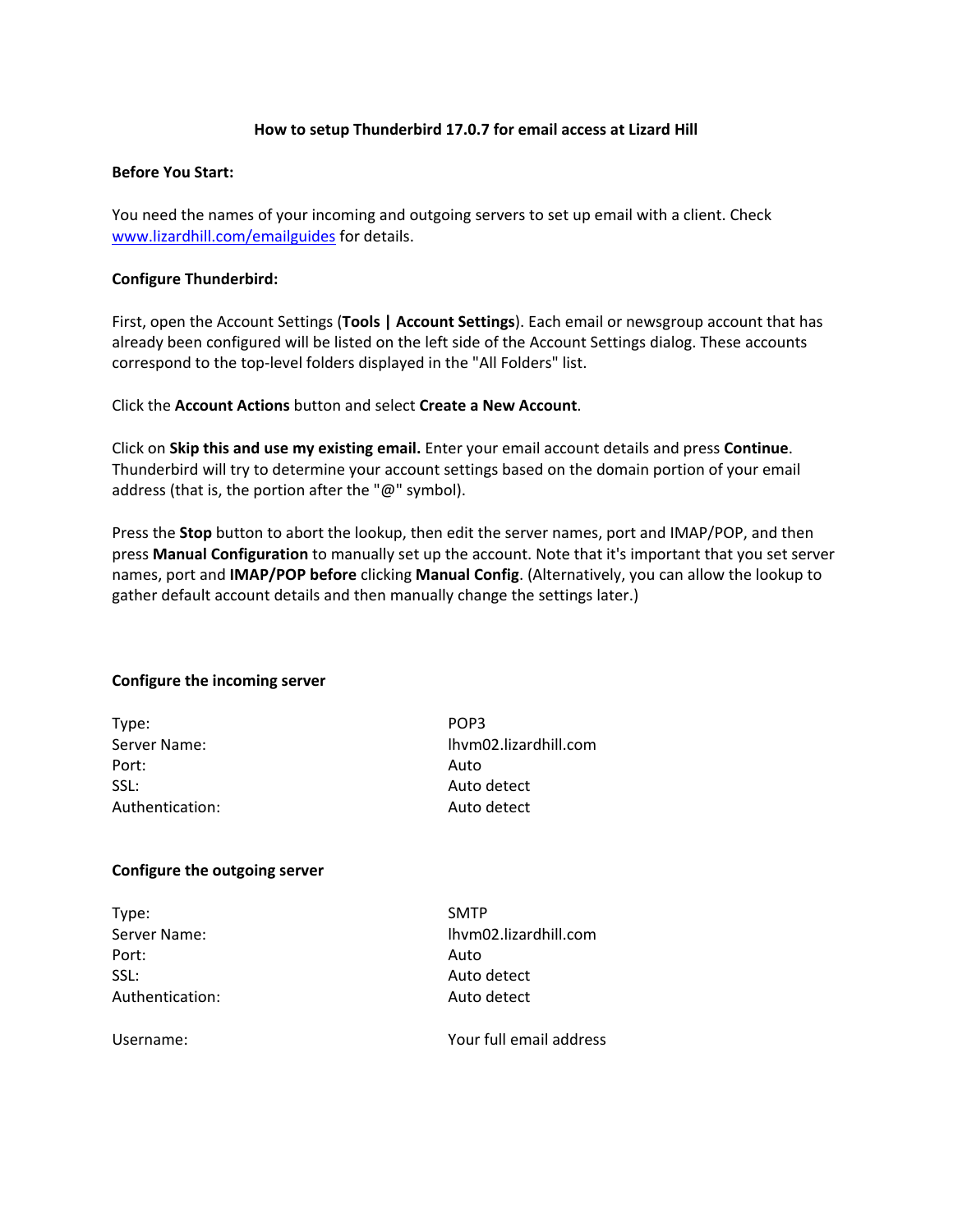| Your name:<br>Email address:<br>Password: | <b>Your Name</b><br>             | me@mydomain.com<br>Remember password      | Your name, as shown to others |              |                          |                                |                                   |  |
|-------------------------------------------|----------------------------------|-------------------------------------------|-------------------------------|--------------|--------------------------|--------------------------------|-----------------------------------|--|
| Incoming:                                 | POP3<br>$\overline{\phantom{a}}$ | Server hostname<br>Ihaws01.lizardhill.com |                               | Port<br>Auto | $\overline{\phantom{a}}$ | <b>SSL</b><br>Autodetect<br>×. | Authentication<br>Autodetect<br>▼ |  |
| Outgoing: SMTP<br>Username:               |                                  | Ihaws01.lizardhill.com<br>me@mydomain.com | ۰                             | Auto         | $\overline{\phantom{a}}$ | Autodetect<br>×.               | Autodetect<br>▼.                  |  |
| Get a new account                         |                                  | Advanced config                           |                               |              |                          | Re-test                        | Done<br>Cancel                    |  |

Click the **Test/Re‐Test** button to discover and verify the server information. Once the information is verified, click **Done.**

You may be prompted to store the server certificate, as it is not recognized by default in Thunderbird. If you are, accept the certificate and click OK.